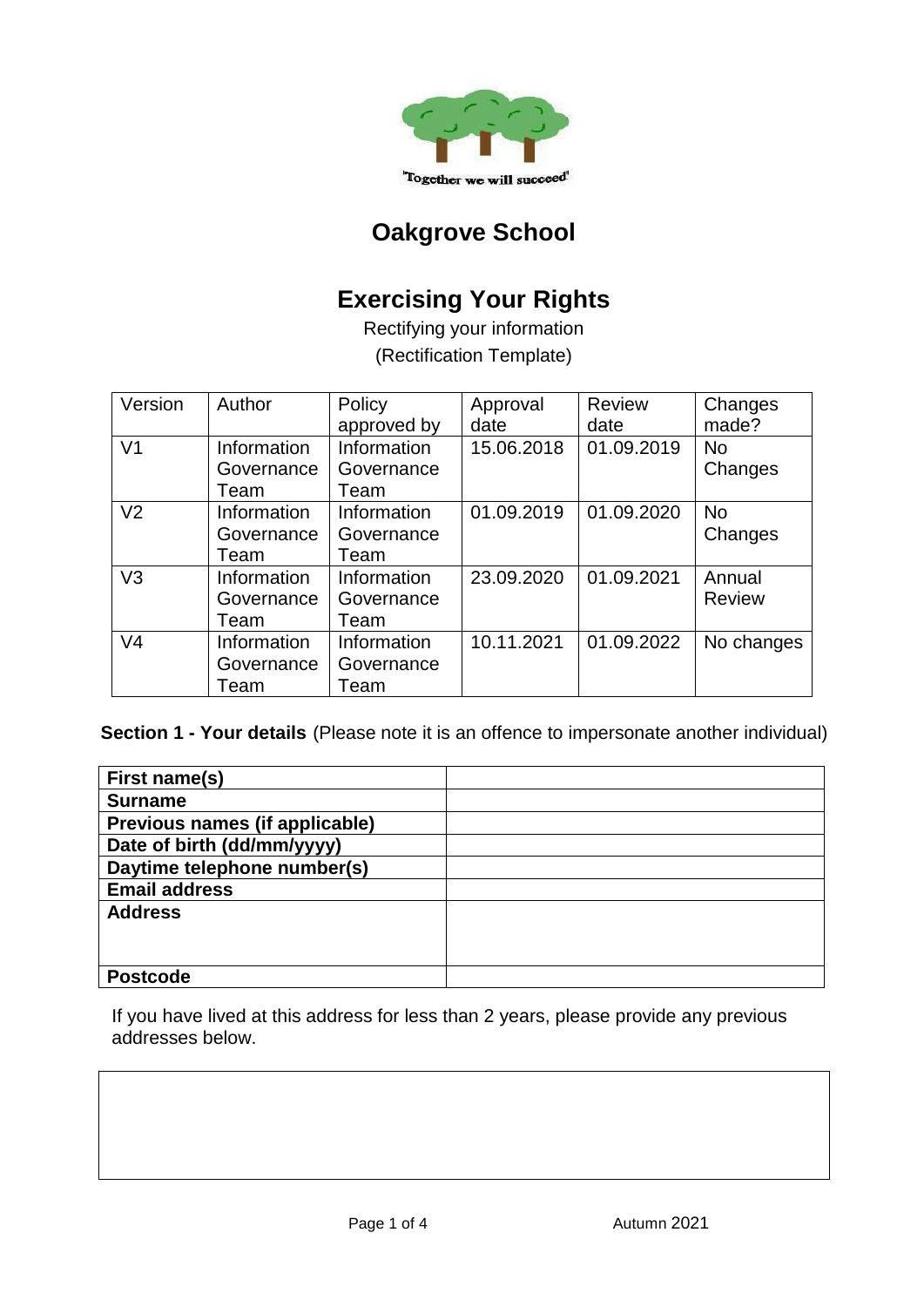Are you requesting information about vourself? Yes □ No □

### **Section 2 - Your request**

To make sure we understand your request, please tell us which records you believe to be factually inaccurate or incomplete.

- Please tell us where you think this information is held,
- Please tell us what part of the record you believe to be inaccurate or incomplete,
- Please tell us exactly what you want to change or add,
- Please provide any further information that you think may help with your request.

### **Section 3 - What we need from you**

For all requests, we will need documentary proof that you are who you say you are (this is for security reasons to ensure we are dealing with you and that none of your personal information is accessed or interfered with by anyone else falsely claiming to be you)

Please make sure you provide at least two forms of identification. We can accept a copy of a passport, driving license, utility bill, council tax bill or bank statement showing your full name and current postal address.

On receipt of your request, we will send you a written acknowledgment. In some circumstances we may also ask for additional information if necessary.

If your request is for your child under the age of 13, we will require proof of parental responsibility. If your child is over the age of 13 then we require explicit signed consent allowing you access to their information.

#### **Section 4 - How to evidence parental responsibility**

The following would be accepted as proof of parental responsibility;

- birth certificate
- court order
- adoption record
- Special Guardianship Order (SGO)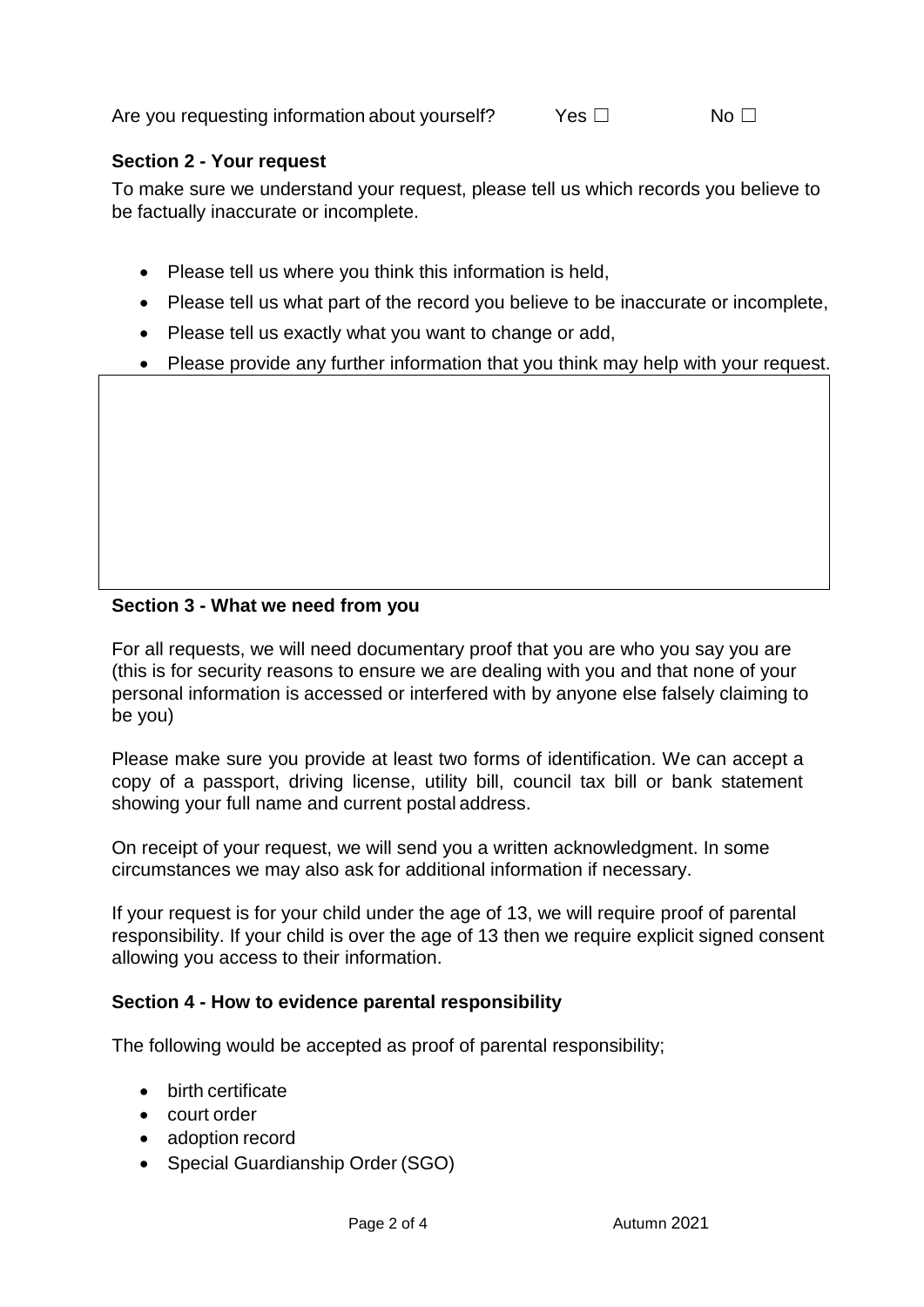#### **Section 5 - How to provide evidence**

You can send scanned copies of your ID/consent/parental responsibility to our email address: schooladmin@oakgrove-primary.stockport.sch.uk [o](mailto:dpa.officer@stockport.gov.uk)r post to: Oakgrove Schoo, Matlock Road, Heald Green, Stockport, SK8 3BU

#### **Section 6 - Declaration of the Data Subject**

I confirm that I am the data subject named and I am requesting information relating to my own personal data. I understand that the information I have supplied will be used to confirm my identity and help locate the information I have requested.

Sign: **Date:** Date:

#### **Section 7 - Declaration of the Data Subject for agent to act on their behalf (if applicable)**

I confirm that I am the data subject. I give permission for the person or organisation named below to act on my behalf in relation to my request. I have enclosed the evidence of my identity and confirm that I want my personal data to be sent to my representative at the address below. I understand that the information I have supplied will be used to confirm my identity and help locate the information I have requested.

Sign: **Date:** Date:

| Name of agent                       |  |
|-------------------------------------|--|
| <b>Relationship to Data Subject</b> |  |
| <b>Address</b>                      |  |
|                                     |  |
|                                     |  |
| <b>Postcode</b>                     |  |
| <b>Email address</b>                |  |

#### **Section 8 - Our response**

We aim to respond to your request without undue delay and no later than one calendar month counted from the first working day after we are in receipt of your request, and:

- proof of your identity, and
- any further information (where we have requested this from you) we need to process your request and/or locate and retrieve your personal information.

Where it is not possible to respond sooner and the last day before expiry of one calendar month falls over a weekend or on a bank holiday, the latest due date will be treated as the first working day after the weekend or bankholiday.

We will always try to reply to you as quickly as we can. If your request is complex, we may need to extend the length of time required to respond. If this applies, we will